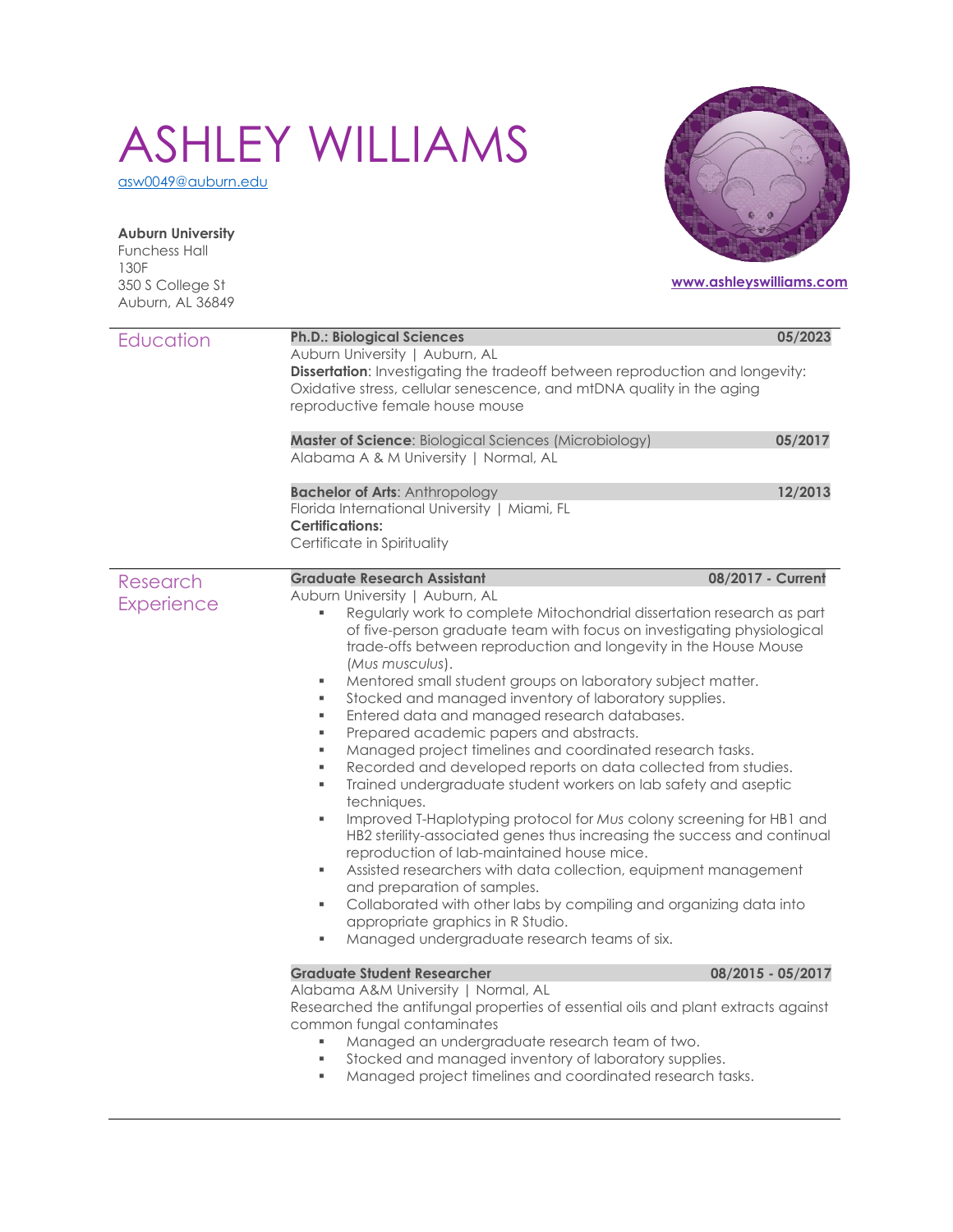|                         | <b>Research Intern</b>                                                                                                                                                                                                                                                                                                                                                                                                                                                                                                                          | 06/2016 - 08/2016                       |
|-------------------------|-------------------------------------------------------------------------------------------------------------------------------------------------------------------------------------------------------------------------------------------------------------------------------------------------------------------------------------------------------------------------------------------------------------------------------------------------------------------------------------------------------------------------------------------------|-----------------------------------------|
|                         | University of California Los Angeles   Los Angeles, CA<br>Conducted research in Evolutionary Medicine investigating the mutant<br>prevention concentration of antibiotics against multi-drug resistant strains of<br>Staphylococcus epidermidis.                                                                                                                                                                                                                                                                                                |                                         |
|                         | Practiced proper aseptic technique and disposal in a BSL-2+ wet<br>laboratory.                                                                                                                                                                                                                                                                                                                                                                                                                                                                  |                                         |
|                         | Performed colony counts and calculations for colony forming units.<br>٠<br>Prepared selective media and plated specimen on agar plates using<br>٠<br>the bead-beating method.                                                                                                                                                                                                                                                                                                                                                                   |                                         |
| <b>Published Papers</b> |                                                                                                                                                                                                                                                                                                                                                                                                                                                                                                                                                 | ORCID: 0000-0002-7930-7149              |
|                         | Park, N.R., Taylor, H.A., Andreasen, V.A. Williams, A.S. Niitepõld, K. Yap., K.N.<br>Kavazis A.N., Hood, W.R. Mitochondrial physiology varies with parity and body<br>mass in the laboratory mouse (Mus musculus). J Comp Physiol B 190, 465-477<br>(2020). https://doi.org/10.1007/s00360-020-01285-2                                                                                                                                                                                                                                          |                                         |
|                         | Wendy R Hood, Ashley S Williams, Geoffrey E Hill, An Ecologist's Guide to<br>Mitochondrial DNA Mutations and Senescence, Integrative and Comparative<br>Biology, Volume 59, Issue 4, October 2019, Pages 970-982,<br>https://doi.org/10.1093/icb/icz097                                                                                                                                                                                                                                                                                         |                                         |
| <b>Papers As</b>        | <b>Journal Name</b>                                                                                                                                                                                                                                                                                                                                                                                                                                                                                                                             | <b>Total Papers Reviewed to Date: 1</b> |
| <b>Reviewer</b>         | Frontiers (1)                                                                                                                                                                                                                                                                                                                                                                                                                                                                                                                                   | 2022                                    |
| Grants                  |                                                                                                                                                                                                                                                                                                                                                                                                                                                                                                                                                 | Running Total: \$1700.00                |
|                         | <b>Diversity Program Awards</b><br>2021   Inclusive Excellence Programming Grant<br>Auburn University Office of Inclusion and Diversity                                                                                                                                                                                                                                                                                                                                                                                                         | \$1,700.00                              |
| Teaching                | <b>Graduate Teaching Assistant</b>                                                                                                                                                                                                                                                                                                                                                                                                                                                                                                              | 08/2017 - Current                       |
| <b>Experience</b>       | Auburn University   Auburn, AL                                                                                                                                                                                                                                                                                                                                                                                                                                                                                                                  |                                         |
|                         | <b>BIOL-1021-CURE Biology Lab Pilot</b><br>Course-based Undergraduate Research Experiences<br>Helped design course to introduce students to basic biological<br>concepts through active learning and research -based<br>experimentation.<br>Utilized email, phone, Zoom and in-person meetings to answer<br>٠<br>questions and mentor students.<br>Helped develop rubrics for grading coursework and GTA training<br>٠<br>materials.<br>Adhered to university requirements for student assignments, testing and<br>۰.<br>grading of coursework. |                                         |
|                         | <b>BIOL-1021-Principles in Biology Lab</b><br>Freshman-Sophomore Introduction to Biology Lab Course<br>Taught classes of 35-40 students in Principles of Biology, a course<br>designed to introduce students' basic biological concepts though<br>lecture and experimentation.<br>Utilized email, phone and in-person meetings to answer questions and<br>۰.<br>mentor students.<br>Adhered to university requirements for student assignments, testing and<br>٠<br>grading of coursework.                                                      |                                         |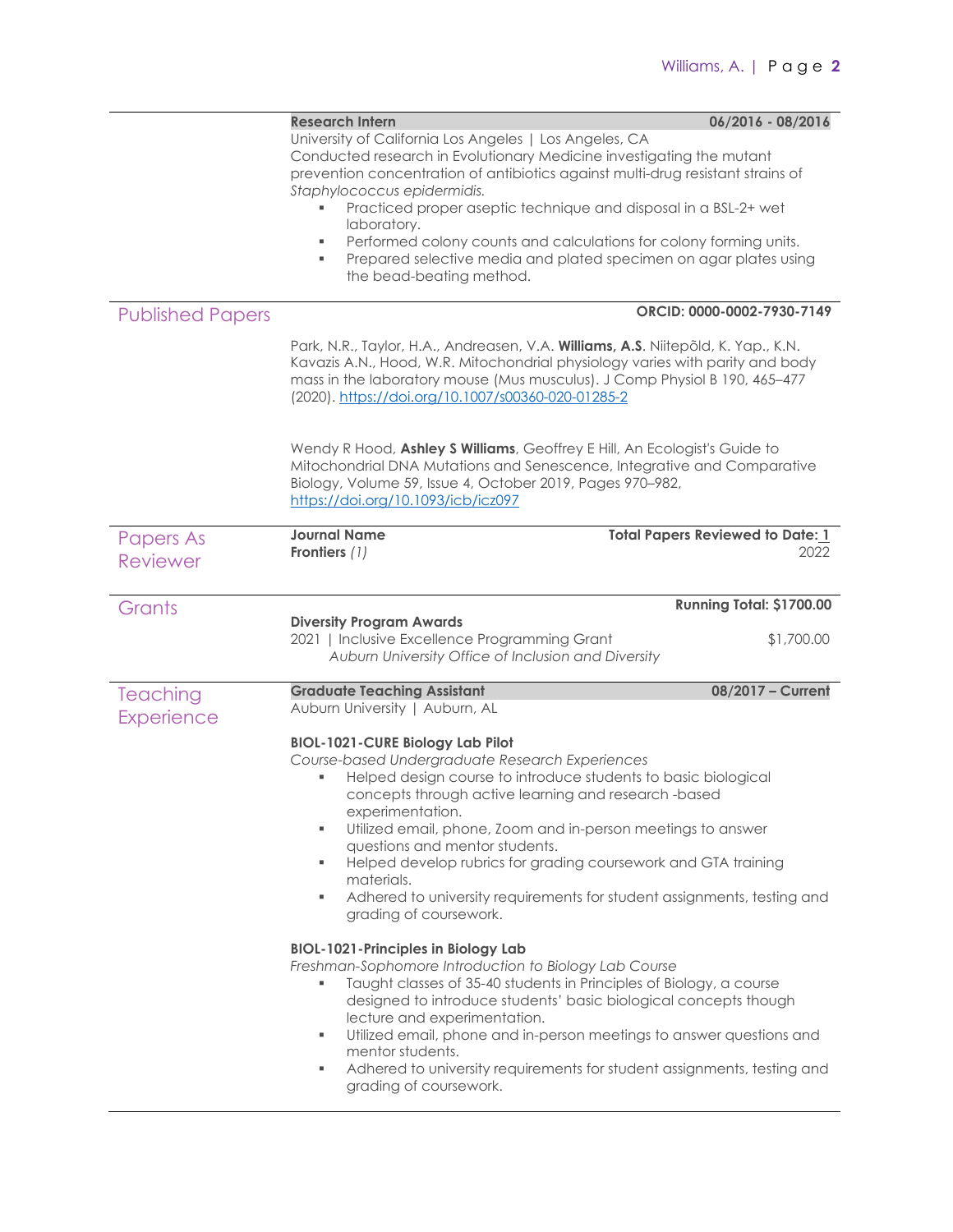#### **Student Feedback 2017- 2020 for BIOL-1021-Principles of Biology Lab**

| <b>University Questions</b><br>Individual<br><b>Responses</b><br>Responsible Faculty: Scott Bowling; Ashley Williams<br>Std<br><b>SA</b><br>A<br>Mode<br><b>SD</b><br><b>SD</b><br>Med.<br><b>Faculty: Ashley Williams</b><br><b>SA</b><br>Mean<br>D<br>Dev<br>Q1 I was encouraged to interact with the instructor regarding course content (electronically, during office hours, in class, etc.).<br>6<br>5<br>$\Omega$<br>13<br>1.10<br>O<br>5.2<br>Б<br>$\Omega$<br>1.32<br>Q2 I was provided opportunities to cooperate with other classmates about course material (electronically, inside or outside of class, etc.<br>8<br>$\boldsymbol{A}$<br>0<br>13<br>$\Omega$<br>$\Omega$<br>5.3<br>6<br>6<br>Q <sub>1</sub><br>52<br>$\overline{2}$<br>Q3 I was informed of the instructor's high expectations for my work in this course.<br>$\overline{2}$<br>5.5<br>1.15<br>Q <sub>2</sub><br>5.3<br>6<br>$\overline{2}$<br>$\circ$<br>12<br>5.0<br>$\Omega$<br>6<br>Q <sub>3</sub><br>5.0<br>Q4 I was provided with an evaluation of my academic progress at regular intervals during the semester.<br>5<br>6<br>13<br>.86<br>$\Omega$<br>$\Omega$<br>5.2<br>5<br>5<br>$\mathbf{1}$<br>Q <sub>4</sub><br>52<br>Ü<br>Q5 I was provided with ample opportunities to apply my learning in this course.<br>$\overline{a}$<br>$\mathbf{u}$<br>13<br>1.12<br>5.2<br>h<br>h<br>05<br>5.2<br>$\overline{7}$<br>5<br>.84<br>Q6 I was prompted to think critically about the course material.<br>Q6<br>$\Omega$<br>13<br>54<br>$\mathbf{1}$<br>$\mathbf{0}$<br>5.4<br>6<br>6<br>$Q$ 7<br>5.2<br>Q7 I was provided an environment that supported my learning.<br>$\boldsymbol{\Lambda}$<br>.95<br>6<br>$\Omega$<br>$\Omega$<br>13<br>5.2<br>$\overline{2}$<br>п.<br>5<br>Responses: [SA] Strongly Agree=6 [A] Agree=5 [SA] Slightly Agree=4 [SD] Slightly Disagree=3 [D] Disagree=2 [SD] Strongly Disagree=1<br><b>Ashley Williams</b><br><b>COSAM</b><br>Individual<br><b>Responses</b><br>Std<br>VG<br>P<br><b>VP</b><br>Mode<br>G<br>F<br>N<br>Mean<br>Med.<br>Ε<br>Dev<br>$\overline{2}$<br>$\overline{\mathbf{3}}$<br>$\overline{4}$<br>5<br>$\mathbf 0$<br>$\mathbf{1}$<br>Q9 The instructor's overall performance was<br>Q <sub>9</sub><br>5.2<br>5.2<br>1.17<br>$\mathbf{a}$<br>$\overline{2}$<br>$\circ$<br>13<br>6<br>$\Omega$<br>6<br>5.2<br>Q10<br>Q10 My overall learning in the class was<br>3<br>$\overline{2}$<br>$\mathbf{0}$<br>13<br>5.2<br>1.17<br>$\Omega$<br>6<br>6<br>Responses: [E] Excellent-6 [VG] Very Good-5 [G] Good-4 [F] Fair-3 [P] Poor-2 [VP] Very Poor-1<br><b>Ashley Williams</b><br><b>COSM Lab questions</b><br>Individual<br><b>Responses</b><br>Std<br>Mode<br><b>SA</b><br><b>SD</b><br>Mean<br><b>SD</b><br>D<br>N<br>Med.<br>$\Delta$<br><b>SA</b><br>Dev<br>Q12 The lab instructor enforces safety rules and good laboratory practices.<br>12<br>$\overline{\mathbf{3}}$<br>$\Omega$<br>$\Omega$<br>5.8<br>6<br>6<br>43<br>$\mathbf 0$<br>$\Omega$<br>$\Omega$<br>Q13 The lab instructor speaks clearly enough so that I have no trouble understanding.<br>$\overline{2}$<br>12<br>5.5<br>1.12<br>$\Omega$<br>$\Omega$<br>6<br>-6<br>$\Omega$<br>Q <sub>12</sub><br>5.7<br>62<br>Q14 The lab instructor writes clearly on the board and on papers.<br>$\overline{2}$<br>$\Omega$<br>12<br>6<br>$\Omega$<br>1<br>$\Omega$<br>Q <sub>13</sub><br>5.5<br>Q15 The lab instructor overall communicates acceptably.<br>12<br>5.3<br>5.5<br>$\Omega$<br>1.09<br>5<br>$\circ$<br>$\Omega$<br>Q <sub>14</sub><br>57<br>Q16 The lab instructor is prepared to answer questions about each experiment.<br>$\overline{2}$<br>$\overline{2}$<br>12<br>5.3<br>$\Omega$<br>$\Omega$<br>$\Omega$<br>6<br>1.11<br>Q <sub>15</sub><br>5.3<br>Q17 The lab instructor was knowledgeable about lab materials and techniques.<br>12<br>5.8<br>я<br>$\theta$<br>$\Omega$<br>$\mathbf{0}$<br>$\Omega$<br>6<br>43<br>Q16<br>5.3<br>Q18 The lab instructor listens and answers student questions with a positive attitude.<br>12<br>4.9<br>5<br>1.26<br>$\Omega$<br>Q <sub>17</sub><br>Q19 The lab instructor grades fairly and consistently.<br>Q18<br>12<br>4.9<br>$\overline{2}$<br>$\overline{2}$<br>$\Omega$<br>$\Omega$<br>5.2<br>6<br>1.21<br>5.2<br>Q19<br>Q20 The lab instructor was effective in teaching the subject matter.<br>$\overline{2}$<br>12<br>5.4<br>.95<br>1<br>$\Omega$<br>$\Omega$<br>6<br>$\mathbf{1}$<br>5.4<br>Q20<br>12<br>5.0<br>5.5<br>1.29<br>Q21 The expectations of the course were adequately explained to me.<br>з<br>Q21<br>5.0<br>Responses: [SA] Strongly Agree=6 [A] Agree=5 [SA] Slightly Agree=4 [SD] Slightly Disagree=3 [D] Disagree=2 [SD] Strongly Disagree=1 |  |  |  |  |  |  | Course: BIOL1021 001 - Principles of Biology Laboratory |  |  |  |  |  |  |  |  | <b>Ashley Williams</b> |  |  |  |
|-------------------------------------------------------------------------------------------------------------------------------------------------------------------------------------------------------------------------------------------------------------------------------------------------------------------------------------------------------------------------------------------------------------------------------------------------------------------------------------------------------------------------------------------------------------------------------------------------------------------------------------------------------------------------------------------------------------------------------------------------------------------------------------------------------------------------------------------------------------------------------------------------------------------------------------------------------------------------------------------------------------------------------------------------------------------------------------------------------------------------------------------------------------------------------------------------------------------------------------------------------------------------------------------------------------------------------------------------------------------------------------------------------------------------------------------------------------------------------------------------------------------------------------------------------------------------------------------------------------------------------------------------------------------------------------------------------------------------------------------------------------------------------------------------------------------------------------------------------------------------------------------------------------------------------------------------------------------------------------------------------------------------------------------------------------------------------------------------------------------------------------------------------------------------------------------------------------------------------------------------------------------------------------------------------------------------------------------------------------------------------------------------------------------------------------------------------------------------------------------------------------------------------------------------------------------------------------------------------------------------------------------------------------------------------------------------------------------------------------------------------------------------------------------------------------------------------------------------------------------------------------------------------------------------------------------------------------------------------------------------------------------------------------------------------------------------------------------------------------------------------------------------------------------------------------------------------------------------------------------------------------------------------------------------------------------------------------------------------------------------------------------------------------------------------------------------------------------------------------------------------------------------------------------------------------------------------------------------------------------------------------------------------------------------------------------------------------------------------------------------------------------------------------------------------------------------------------------------------------------------------------------------------------------------------------------------------------------------------------------------------------------------------------------------------------------------------------------------------------------------------------------------------------------------------------------------------------------------------------------------------------------------------------------------------------------------------------------------------------------------------------------------------------------------------------------------------------------------------------------------------------------------------------------------------------------------------------------------------------------------------------------------------------------------------------------------------------------|--|--|--|--|--|--|---------------------------------------------------------|--|--|--|--|--|--|--|--|------------------------|--|--|--|
|                                                                                                                                                                                                                                                                                                                                                                                                                                                                                                                                                                                                                                                                                                                                                                                                                                                                                                                                                                                                                                                                                                                                                                                                                                                                                                                                                                                                                                                                                                                                                                                                                                                                                                                                                                                                                                                                                                                                                                                                                                                                                                                                                                                                                                                                                                                                                                                                                                                                                                                                                                                                                                                                                                                                                                                                                                                                                                                                                                                                                                                                                                                                                                                                                                                                                                                                                                                                                                                                                                                                                                                                                                                                                                                                                                                                                                                                                                                                                                                                                                                                                                                                                                                                                                                                                                                                                                                                                                                                                                                                                                                                                                                                                                                   |  |  |  |  |  |  |                                                         |  |  |  |  |  |  |  |  |                        |  |  |  |
|                                                                                                                                                                                                                                                                                                                                                                                                                                                                                                                                                                                                                                                                                                                                                                                                                                                                                                                                                                                                                                                                                                                                                                                                                                                                                                                                                                                                                                                                                                                                                                                                                                                                                                                                                                                                                                                                                                                                                                                                                                                                                                                                                                                                                                                                                                                                                                                                                                                                                                                                                                                                                                                                                                                                                                                                                                                                                                                                                                                                                                                                                                                                                                                                                                                                                                                                                                                                                                                                                                                                                                                                                                                                                                                                                                                                                                                                                                                                                                                                                                                                                                                                                                                                                                                                                                                                                                                                                                                                                                                                                                                                                                                                                                                   |  |  |  |  |  |  |                                                         |  |  |  |  |  |  |  |  |                        |  |  |  |
|                                                                                                                                                                                                                                                                                                                                                                                                                                                                                                                                                                                                                                                                                                                                                                                                                                                                                                                                                                                                                                                                                                                                                                                                                                                                                                                                                                                                                                                                                                                                                                                                                                                                                                                                                                                                                                                                                                                                                                                                                                                                                                                                                                                                                                                                                                                                                                                                                                                                                                                                                                                                                                                                                                                                                                                                                                                                                                                                                                                                                                                                                                                                                                                                                                                                                                                                                                                                                                                                                                                                                                                                                                                                                                                                                                                                                                                                                                                                                                                                                                                                                                                                                                                                                                                                                                                                                                                                                                                                                                                                                                                                                                                                                                                   |  |  |  |  |  |  |                                                         |  |  |  |  |  |  |  |  |                        |  |  |  |
|                                                                                                                                                                                                                                                                                                                                                                                                                                                                                                                                                                                                                                                                                                                                                                                                                                                                                                                                                                                                                                                                                                                                                                                                                                                                                                                                                                                                                                                                                                                                                                                                                                                                                                                                                                                                                                                                                                                                                                                                                                                                                                                                                                                                                                                                                                                                                                                                                                                                                                                                                                                                                                                                                                                                                                                                                                                                                                                                                                                                                                                                                                                                                                                                                                                                                                                                                                                                                                                                                                                                                                                                                                                                                                                                                                                                                                                                                                                                                                                                                                                                                                                                                                                                                                                                                                                                                                                                                                                                                                                                                                                                                                                                                                                   |  |  |  |  |  |  |                                                         |  |  |  |  |  |  |  |  |                        |  |  |  |
|                                                                                                                                                                                                                                                                                                                                                                                                                                                                                                                                                                                                                                                                                                                                                                                                                                                                                                                                                                                                                                                                                                                                                                                                                                                                                                                                                                                                                                                                                                                                                                                                                                                                                                                                                                                                                                                                                                                                                                                                                                                                                                                                                                                                                                                                                                                                                                                                                                                                                                                                                                                                                                                                                                                                                                                                                                                                                                                                                                                                                                                                                                                                                                                                                                                                                                                                                                                                                                                                                                                                                                                                                                                                                                                                                                                                                                                                                                                                                                                                                                                                                                                                                                                                                                                                                                                                                                                                                                                                                                                                                                                                                                                                                                                   |  |  |  |  |  |  |                                                         |  |  |  |  |  |  |  |  |                        |  |  |  |
|                                                                                                                                                                                                                                                                                                                                                                                                                                                                                                                                                                                                                                                                                                                                                                                                                                                                                                                                                                                                                                                                                                                                                                                                                                                                                                                                                                                                                                                                                                                                                                                                                                                                                                                                                                                                                                                                                                                                                                                                                                                                                                                                                                                                                                                                                                                                                                                                                                                                                                                                                                                                                                                                                                                                                                                                                                                                                                                                                                                                                                                                                                                                                                                                                                                                                                                                                                                                                                                                                                                                                                                                                                                                                                                                                                                                                                                                                                                                                                                                                                                                                                                                                                                                                                                                                                                                                                                                                                                                                                                                                                                                                                                                                                                   |  |  |  |  |  |  |                                                         |  |  |  |  |  |  |  |  |                        |  |  |  |
|                                                                                                                                                                                                                                                                                                                                                                                                                                                                                                                                                                                                                                                                                                                                                                                                                                                                                                                                                                                                                                                                                                                                                                                                                                                                                                                                                                                                                                                                                                                                                                                                                                                                                                                                                                                                                                                                                                                                                                                                                                                                                                                                                                                                                                                                                                                                                                                                                                                                                                                                                                                                                                                                                                                                                                                                                                                                                                                                                                                                                                                                                                                                                                                                                                                                                                                                                                                                                                                                                                                                                                                                                                                                                                                                                                                                                                                                                                                                                                                                                                                                                                                                                                                                                                                                                                                                                                                                                                                                                                                                                                                                                                                                                                                   |  |  |  |  |  |  |                                                         |  |  |  |  |  |  |  |  |                        |  |  |  |
|                                                                                                                                                                                                                                                                                                                                                                                                                                                                                                                                                                                                                                                                                                                                                                                                                                                                                                                                                                                                                                                                                                                                                                                                                                                                                                                                                                                                                                                                                                                                                                                                                                                                                                                                                                                                                                                                                                                                                                                                                                                                                                                                                                                                                                                                                                                                                                                                                                                                                                                                                                                                                                                                                                                                                                                                                                                                                                                                                                                                                                                                                                                                                                                                                                                                                                                                                                                                                                                                                                                                                                                                                                                                                                                                                                                                                                                                                                                                                                                                                                                                                                                                                                                                                                                                                                                                                                                                                                                                                                                                                                                                                                                                                                                   |  |  |  |  |  |  |                                                         |  |  |  |  |  |  |  |  |                        |  |  |  |
|                                                                                                                                                                                                                                                                                                                                                                                                                                                                                                                                                                                                                                                                                                                                                                                                                                                                                                                                                                                                                                                                                                                                                                                                                                                                                                                                                                                                                                                                                                                                                                                                                                                                                                                                                                                                                                                                                                                                                                                                                                                                                                                                                                                                                                                                                                                                                                                                                                                                                                                                                                                                                                                                                                                                                                                                                                                                                                                                                                                                                                                                                                                                                                                                                                                                                                                                                                                                                                                                                                                                                                                                                                                                                                                                                                                                                                                                                                                                                                                                                                                                                                                                                                                                                                                                                                                                                                                                                                                                                                                                                                                                                                                                                                                   |  |  |  |  |  |  |                                                         |  |  |  |  |  |  |  |  |                        |  |  |  |
|                                                                                                                                                                                                                                                                                                                                                                                                                                                                                                                                                                                                                                                                                                                                                                                                                                                                                                                                                                                                                                                                                                                                                                                                                                                                                                                                                                                                                                                                                                                                                                                                                                                                                                                                                                                                                                                                                                                                                                                                                                                                                                                                                                                                                                                                                                                                                                                                                                                                                                                                                                                                                                                                                                                                                                                                                                                                                                                                                                                                                                                                                                                                                                                                                                                                                                                                                                                                                                                                                                                                                                                                                                                                                                                                                                                                                                                                                                                                                                                                                                                                                                                                                                                                                                                                                                                                                                                                                                                                                                                                                                                                                                                                                                                   |  |  |  |  |  |  |                                                         |  |  |  |  |  |  |  |  |                        |  |  |  |
|                                                                                                                                                                                                                                                                                                                                                                                                                                                                                                                                                                                                                                                                                                                                                                                                                                                                                                                                                                                                                                                                                                                                                                                                                                                                                                                                                                                                                                                                                                                                                                                                                                                                                                                                                                                                                                                                                                                                                                                                                                                                                                                                                                                                                                                                                                                                                                                                                                                                                                                                                                                                                                                                                                                                                                                                                                                                                                                                                                                                                                                                                                                                                                                                                                                                                                                                                                                                                                                                                                                                                                                                                                                                                                                                                                                                                                                                                                                                                                                                                                                                                                                                                                                                                                                                                                                                                                                                                                                                                                                                                                                                                                                                                                                   |  |  |  |  |  |  |                                                         |  |  |  |  |  |  |  |  |                        |  |  |  |
|                                                                                                                                                                                                                                                                                                                                                                                                                                                                                                                                                                                                                                                                                                                                                                                                                                                                                                                                                                                                                                                                                                                                                                                                                                                                                                                                                                                                                                                                                                                                                                                                                                                                                                                                                                                                                                                                                                                                                                                                                                                                                                                                                                                                                                                                                                                                                                                                                                                                                                                                                                                                                                                                                                                                                                                                                                                                                                                                                                                                                                                                                                                                                                                                                                                                                                                                                                                                                                                                                                                                                                                                                                                                                                                                                                                                                                                                                                                                                                                                                                                                                                                                                                                                                                                                                                                                                                                                                                                                                                                                                                                                                                                                                                                   |  |  |  |  |  |  |                                                         |  |  |  |  |  |  |  |  |                        |  |  |  |
|                                                                                                                                                                                                                                                                                                                                                                                                                                                                                                                                                                                                                                                                                                                                                                                                                                                                                                                                                                                                                                                                                                                                                                                                                                                                                                                                                                                                                                                                                                                                                                                                                                                                                                                                                                                                                                                                                                                                                                                                                                                                                                                                                                                                                                                                                                                                                                                                                                                                                                                                                                                                                                                                                                                                                                                                                                                                                                                                                                                                                                                                                                                                                                                                                                                                                                                                                                                                                                                                                                                                                                                                                                                                                                                                                                                                                                                                                                                                                                                                                                                                                                                                                                                                                                                                                                                                                                                                                                                                                                                                                                                                                                                                                                                   |  |  |  |  |  |  |                                                         |  |  |  |  |  |  |  |  |                        |  |  |  |
|                                                                                                                                                                                                                                                                                                                                                                                                                                                                                                                                                                                                                                                                                                                                                                                                                                                                                                                                                                                                                                                                                                                                                                                                                                                                                                                                                                                                                                                                                                                                                                                                                                                                                                                                                                                                                                                                                                                                                                                                                                                                                                                                                                                                                                                                                                                                                                                                                                                                                                                                                                                                                                                                                                                                                                                                                                                                                                                                                                                                                                                                                                                                                                                                                                                                                                                                                                                                                                                                                                                                                                                                                                                                                                                                                                                                                                                                                                                                                                                                                                                                                                                                                                                                                                                                                                                                                                                                                                                                                                                                                                                                                                                                                                                   |  |  |  |  |  |  |                                                         |  |  |  |  |  |  |  |  |                        |  |  |  |
|                                                                                                                                                                                                                                                                                                                                                                                                                                                                                                                                                                                                                                                                                                                                                                                                                                                                                                                                                                                                                                                                                                                                                                                                                                                                                                                                                                                                                                                                                                                                                                                                                                                                                                                                                                                                                                                                                                                                                                                                                                                                                                                                                                                                                                                                                                                                                                                                                                                                                                                                                                                                                                                                                                                                                                                                                                                                                                                                                                                                                                                                                                                                                                                                                                                                                                                                                                                                                                                                                                                                                                                                                                                                                                                                                                                                                                                                                                                                                                                                                                                                                                                                                                                                                                                                                                                                                                                                                                                                                                                                                                                                                                                                                                                   |  |  |  |  |  |  |                                                         |  |  |  |  |  |  |  |  |                        |  |  |  |
|                                                                                                                                                                                                                                                                                                                                                                                                                                                                                                                                                                                                                                                                                                                                                                                                                                                                                                                                                                                                                                                                                                                                                                                                                                                                                                                                                                                                                                                                                                                                                                                                                                                                                                                                                                                                                                                                                                                                                                                                                                                                                                                                                                                                                                                                                                                                                                                                                                                                                                                                                                                                                                                                                                                                                                                                                                                                                                                                                                                                                                                                                                                                                                                                                                                                                                                                                                                                                                                                                                                                                                                                                                                                                                                                                                                                                                                                                                                                                                                                                                                                                                                                                                                                                                                                                                                                                                                                                                                                                                                                                                                                                                                                                                                   |  |  |  |  |  |  |                                                         |  |  |  |  |  |  |  |  |                        |  |  |  |
|                                                                                                                                                                                                                                                                                                                                                                                                                                                                                                                                                                                                                                                                                                                                                                                                                                                                                                                                                                                                                                                                                                                                                                                                                                                                                                                                                                                                                                                                                                                                                                                                                                                                                                                                                                                                                                                                                                                                                                                                                                                                                                                                                                                                                                                                                                                                                                                                                                                                                                                                                                                                                                                                                                                                                                                                                                                                                                                                                                                                                                                                                                                                                                                                                                                                                                                                                                                                                                                                                                                                                                                                                                                                                                                                                                                                                                                                                                                                                                                                                                                                                                                                                                                                                                                                                                                                                                                                                                                                                                                                                                                                                                                                                                                   |  |  |  |  |  |  |                                                         |  |  |  |  |  |  |  |  |                        |  |  |  |
|                                                                                                                                                                                                                                                                                                                                                                                                                                                                                                                                                                                                                                                                                                                                                                                                                                                                                                                                                                                                                                                                                                                                                                                                                                                                                                                                                                                                                                                                                                                                                                                                                                                                                                                                                                                                                                                                                                                                                                                                                                                                                                                                                                                                                                                                                                                                                                                                                                                                                                                                                                                                                                                                                                                                                                                                                                                                                                                                                                                                                                                                                                                                                                                                                                                                                                                                                                                                                                                                                                                                                                                                                                                                                                                                                                                                                                                                                                                                                                                                                                                                                                                                                                                                                                                                                                                                                                                                                                                                                                                                                                                                                                                                                                                   |  |  |  |  |  |  |                                                         |  |  |  |  |  |  |  |  |                        |  |  |  |
|                                                                                                                                                                                                                                                                                                                                                                                                                                                                                                                                                                                                                                                                                                                                                                                                                                                                                                                                                                                                                                                                                                                                                                                                                                                                                                                                                                                                                                                                                                                                                                                                                                                                                                                                                                                                                                                                                                                                                                                                                                                                                                                                                                                                                                                                                                                                                                                                                                                                                                                                                                                                                                                                                                                                                                                                                                                                                                                                                                                                                                                                                                                                                                                                                                                                                                                                                                                                                                                                                                                                                                                                                                                                                                                                                                                                                                                                                                                                                                                                                                                                                                                                                                                                                                                                                                                                                                                                                                                                                                                                                                                                                                                                                                                   |  |  |  |  |  |  |                                                         |  |  |  |  |  |  |  |  |                        |  |  |  |
|                                                                                                                                                                                                                                                                                                                                                                                                                                                                                                                                                                                                                                                                                                                                                                                                                                                                                                                                                                                                                                                                                                                                                                                                                                                                                                                                                                                                                                                                                                                                                                                                                                                                                                                                                                                                                                                                                                                                                                                                                                                                                                                                                                                                                                                                                                                                                                                                                                                                                                                                                                                                                                                                                                                                                                                                                                                                                                                                                                                                                                                                                                                                                                                                                                                                                                                                                                                                                                                                                                                                                                                                                                                                                                                                                                                                                                                                                                                                                                                                                                                                                                                                                                                                                                                                                                                                                                                                                                                                                                                                                                                                                                                                                                                   |  |  |  |  |  |  |                                                         |  |  |  |  |  |  |  |  |                        |  |  |  |
|                                                                                                                                                                                                                                                                                                                                                                                                                                                                                                                                                                                                                                                                                                                                                                                                                                                                                                                                                                                                                                                                                                                                                                                                                                                                                                                                                                                                                                                                                                                                                                                                                                                                                                                                                                                                                                                                                                                                                                                                                                                                                                                                                                                                                                                                                                                                                                                                                                                                                                                                                                                                                                                                                                                                                                                                                                                                                                                                                                                                                                                                                                                                                                                                                                                                                                                                                                                                                                                                                                                                                                                                                                                                                                                                                                                                                                                                                                                                                                                                                                                                                                                                                                                                                                                                                                                                                                                                                                                                                                                                                                                                                                                                                                                   |  |  |  |  |  |  |                                                         |  |  |  |  |  |  |  |  |                        |  |  |  |
|                                                                                                                                                                                                                                                                                                                                                                                                                                                                                                                                                                                                                                                                                                                                                                                                                                                                                                                                                                                                                                                                                                                                                                                                                                                                                                                                                                                                                                                                                                                                                                                                                                                                                                                                                                                                                                                                                                                                                                                                                                                                                                                                                                                                                                                                                                                                                                                                                                                                                                                                                                                                                                                                                                                                                                                                                                                                                                                                                                                                                                                                                                                                                                                                                                                                                                                                                                                                                                                                                                                                                                                                                                                                                                                                                                                                                                                                                                                                                                                                                                                                                                                                                                                                                                                                                                                                                                                                                                                                                                                                                                                                                                                                                                                   |  |  |  |  |  |  |                                                         |  |  |  |  |  |  |  |  |                        |  |  |  |
|                                                                                                                                                                                                                                                                                                                                                                                                                                                                                                                                                                                                                                                                                                                                                                                                                                                                                                                                                                                                                                                                                                                                                                                                                                                                                                                                                                                                                                                                                                                                                                                                                                                                                                                                                                                                                                                                                                                                                                                                                                                                                                                                                                                                                                                                                                                                                                                                                                                                                                                                                                                                                                                                                                                                                                                                                                                                                                                                                                                                                                                                                                                                                                                                                                                                                                                                                                                                                                                                                                                                                                                                                                                                                                                                                                                                                                                                                                                                                                                                                                                                                                                                                                                                                                                                                                                                                                                                                                                                                                                                                                                                                                                                                                                   |  |  |  |  |  |  |                                                         |  |  |  |  |  |  |  |  |                        |  |  |  |
|                                                                                                                                                                                                                                                                                                                                                                                                                                                                                                                                                                                                                                                                                                                                                                                                                                                                                                                                                                                                                                                                                                                                                                                                                                                                                                                                                                                                                                                                                                                                                                                                                                                                                                                                                                                                                                                                                                                                                                                                                                                                                                                                                                                                                                                                                                                                                                                                                                                                                                                                                                                                                                                                                                                                                                                                                                                                                                                                                                                                                                                                                                                                                                                                                                                                                                                                                                                                                                                                                                                                                                                                                                                                                                                                                                                                                                                                                                                                                                                                                                                                                                                                                                                                                                                                                                                                                                                                                                                                                                                                                                                                                                                                                                                   |  |  |  |  |  |  |                                                         |  |  |  |  |  |  |  |  |                        |  |  |  |
|                                                                                                                                                                                                                                                                                                                                                                                                                                                                                                                                                                                                                                                                                                                                                                                                                                                                                                                                                                                                                                                                                                                                                                                                                                                                                                                                                                                                                                                                                                                                                                                                                                                                                                                                                                                                                                                                                                                                                                                                                                                                                                                                                                                                                                                                                                                                                                                                                                                                                                                                                                                                                                                                                                                                                                                                                                                                                                                                                                                                                                                                                                                                                                                                                                                                                                                                                                                                                                                                                                                                                                                                                                                                                                                                                                                                                                                                                                                                                                                                                                                                                                                                                                                                                                                                                                                                                                                                                                                                                                                                                                                                                                                                                                                   |  |  |  |  |  |  |                                                         |  |  |  |  |  |  |  |  |                        |  |  |  |
|                                                                                                                                                                                                                                                                                                                                                                                                                                                                                                                                                                                                                                                                                                                                                                                                                                                                                                                                                                                                                                                                                                                                                                                                                                                                                                                                                                                                                                                                                                                                                                                                                                                                                                                                                                                                                                                                                                                                                                                                                                                                                                                                                                                                                                                                                                                                                                                                                                                                                                                                                                                                                                                                                                                                                                                                                                                                                                                                                                                                                                                                                                                                                                                                                                                                                                                                                                                                                                                                                                                                                                                                                                                                                                                                                                                                                                                                                                                                                                                                                                                                                                                                                                                                                                                                                                                                                                                                                                                                                                                                                                                                                                                                                                                   |  |  |  |  |  |  |                                                         |  |  |  |  |  |  |  |  |                        |  |  |  |
|                                                                                                                                                                                                                                                                                                                                                                                                                                                                                                                                                                                                                                                                                                                                                                                                                                                                                                                                                                                                                                                                                                                                                                                                                                                                                                                                                                                                                                                                                                                                                                                                                                                                                                                                                                                                                                                                                                                                                                                                                                                                                                                                                                                                                                                                                                                                                                                                                                                                                                                                                                                                                                                                                                                                                                                                                                                                                                                                                                                                                                                                                                                                                                                                                                                                                                                                                                                                                                                                                                                                                                                                                                                                                                                                                                                                                                                                                                                                                                                                                                                                                                                                                                                                                                                                                                                                                                                                                                                                                                                                                                                                                                                                                                                   |  |  |  |  |  |  |                                                         |  |  |  |  |  |  |  |  |                        |  |  |  |
|                                                                                                                                                                                                                                                                                                                                                                                                                                                                                                                                                                                                                                                                                                                                                                                                                                                                                                                                                                                                                                                                                                                                                                                                                                                                                                                                                                                                                                                                                                                                                                                                                                                                                                                                                                                                                                                                                                                                                                                                                                                                                                                                                                                                                                                                                                                                                                                                                                                                                                                                                                                                                                                                                                                                                                                                                                                                                                                                                                                                                                                                                                                                                                                                                                                                                                                                                                                                                                                                                                                                                                                                                                                                                                                                                                                                                                                                                                                                                                                                                                                                                                                                                                                                                                                                                                                                                                                                                                                                                                                                                                                                                                                                                                                   |  |  |  |  |  |  |                                                         |  |  |  |  |  |  |  |  |                        |  |  |  |
|                                                                                                                                                                                                                                                                                                                                                                                                                                                                                                                                                                                                                                                                                                                                                                                                                                                                                                                                                                                                                                                                                                                                                                                                                                                                                                                                                                                                                                                                                                                                                                                                                                                                                                                                                                                                                                                                                                                                                                                                                                                                                                                                                                                                                                                                                                                                                                                                                                                                                                                                                                                                                                                                                                                                                                                                                                                                                                                                                                                                                                                                                                                                                                                                                                                                                                                                                                                                                                                                                                                                                                                                                                                                                                                                                                                                                                                                                                                                                                                                                                                                                                                                                                                                                                                                                                                                                                                                                                                                                                                                                                                                                                                                                                                   |  |  |  |  |  |  |                                                         |  |  |  |  |  |  |  |  |                        |  |  |  |
|                                                                                                                                                                                                                                                                                                                                                                                                                                                                                                                                                                                                                                                                                                                                                                                                                                                                                                                                                                                                                                                                                                                                                                                                                                                                                                                                                                                                                                                                                                                                                                                                                                                                                                                                                                                                                                                                                                                                                                                                                                                                                                                                                                                                                                                                                                                                                                                                                                                                                                                                                                                                                                                                                                                                                                                                                                                                                                                                                                                                                                                                                                                                                                                                                                                                                                                                                                                                                                                                                                                                                                                                                                                                                                                                                                                                                                                                                                                                                                                                                                                                                                                                                                                                                                                                                                                                                                                                                                                                                                                                                                                                                                                                                                                   |  |  |  |  |  |  |                                                         |  |  |  |  |  |  |  |  |                        |  |  |  |
|                                                                                                                                                                                                                                                                                                                                                                                                                                                                                                                                                                                                                                                                                                                                                                                                                                                                                                                                                                                                                                                                                                                                                                                                                                                                                                                                                                                                                                                                                                                                                                                                                                                                                                                                                                                                                                                                                                                                                                                                                                                                                                                                                                                                                                                                                                                                                                                                                                                                                                                                                                                                                                                                                                                                                                                                                                                                                                                                                                                                                                                                                                                                                                                                                                                                                                                                                                                                                                                                                                                                                                                                                                                                                                                                                                                                                                                                                                                                                                                                                                                                                                                                                                                                                                                                                                                                                                                                                                                                                                                                                                                                                                                                                                                   |  |  |  |  |  |  |                                                         |  |  |  |  |  |  |  |  |                        |  |  |  |
|                                                                                                                                                                                                                                                                                                                                                                                                                                                                                                                                                                                                                                                                                                                                                                                                                                                                                                                                                                                                                                                                                                                                                                                                                                                                                                                                                                                                                                                                                                                                                                                                                                                                                                                                                                                                                                                                                                                                                                                                                                                                                                                                                                                                                                                                                                                                                                                                                                                                                                                                                                                                                                                                                                                                                                                                                                                                                                                                                                                                                                                                                                                                                                                                                                                                                                                                                                                                                                                                                                                                                                                                                                                                                                                                                                                                                                                                                                                                                                                                                                                                                                                                                                                                                                                                                                                                                                                                                                                                                                                                                                                                                                                                                                                   |  |  |  |  |  |  |                                                         |  |  |  |  |  |  |  |  |                        |  |  |  |

#### **Graduate Teaching Assistant 08/2015 - 05/2017**

#### Alabama A&M University | Normal, AL **BIO-100-Introduction to Biology Lab**

*Freshman-Sophomore Introduction to Biology Lab Course*

- Taught classes of 15-30 students in Principles of Biology, a course designed to introduce students to basic biological concepts though lecture and experimentation.
- **Designed lab course curriculum, midterm, and finals materials.**

#### **BIO-513-Research Ethics**

*Graduate Research Ethics Course*

|                        | Taught classes of 9-12 graduate students in Research Ethics, a course<br>٠.<br>designed to introduce graduate students to ethical concepts in<br>research and the history of ethics though traditional lecture.<br>Updated Research Ethics required text.<br><b>BIO-595-Introductory Mycology</b><br>Graduate Introduction to Mycology Course<br>Taught classes of 9-12 students in Mycology, a course designed to<br>introduce graduate students to mycology through traditional lecture.<br>Updated Mycology required text.<br>۰.                    |                     |
|------------------------|--------------------------------------------------------------------------------------------------------------------------------------------------------------------------------------------------------------------------------------------------------------------------------------------------------------------------------------------------------------------------------------------------------------------------------------------------------------------------------------------------------------------------------------------------------|---------------------|
| Relevant<br>Employment | <b>Writing Consultant</b><br>Auburn University Miller Writing Center   Auburn, AL<br>Provided consultation on any form of written materials to university<br>٠.<br>students, faculty, and staff.<br>Reviewed client work for clarity, conciseness, organization, proper<br>٠.<br>formatting, and good grammar while maintaining the client's original<br>voice.<br>Aided clients in the development of written works.<br>Assisted clients in the development and maintenance of their portfolios<br>٠,<br>and the online marketing of their skillsets. | $08/2021 - 12/2021$ |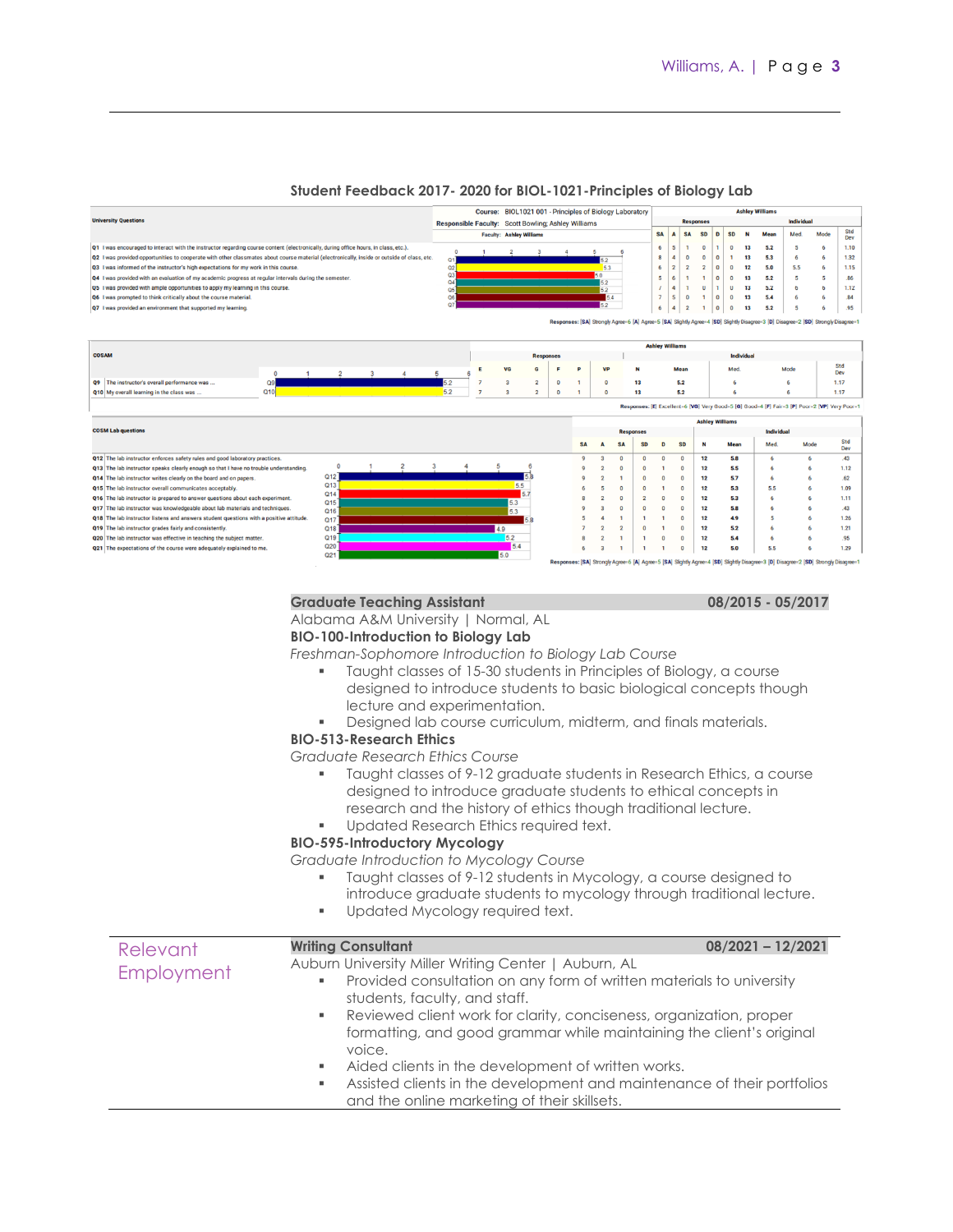| Diversity, Equity   | AU OurSTEMstory Founder and Committee Chair                                                                                                                                                                                                                                                                                                                                                                                                                 | 6/2020-Current                   |  |  |  |  |
|---------------------|-------------------------------------------------------------------------------------------------------------------------------------------------------------------------------------------------------------------------------------------------------------------------------------------------------------------------------------------------------------------------------------------------------------------------------------------------------------|----------------------------------|--|--|--|--|
| & Inclusion Efforts | Auburn University   Auburn, AL<br>A biannual seminar series designed to educate the public and members of the<br>Science, Technology, Engineering and Mathematics (STEM) community of the<br>unethical history of STEM and subsequent improvements while highlighting<br>events impacting minorities and underrepresented groups.                                                                                                                           |                                  |  |  |  |  |
|                     | <b>Speaker Invitations</b>                                                                                                                                                                                                                                                                                                                                                                                                                                  |                                  |  |  |  |  |
|                     | Dr. Janina Jeff, Geneticist and Senior Scientist at Illumina                                                                                                                                                                                                                                                                                                                                                                                                | November 11th, 2021              |  |  |  |  |
|                     | Discussed the history of African-American/Black trauma and unethical medical practices<br>to help the greater scientific community and public understand the hesitation African-<br>Americans displayed towards the COVID-19 Vaccine, while presenting solutions to help<br>rebuild trust with medical and research communities.                                                                                                                            |                                  |  |  |  |  |
|                     | Mr. Endre "Andy" Sarkany, Holocaust Survivor                                                                                                                                                                                                                                                                                                                                                                                                                | April 8 <sup>th</sup> , 2021     |  |  |  |  |
|                     | Discussed the events of Human experimentation during the Holocaust and the<br>development of Human Subjects and Human Rights under the Nuremberg Code and<br>Belmont Report.                                                                                                                                                                                                                                                                                |                                  |  |  |  |  |
|                     | Dr. Ram Seshadri, University of California Santa Barbara                                                                                                                                                                                                                                                                                                                                                                                                    | November 30 <sup>th</sup> , 2020 |  |  |  |  |
|                     | Discussed Intellectual Property Theft while analyzing the contributions of Dr. Rosalind<br>Franklin, Dr. James Watson, and Dr. Francis Crick to our understanding of the structure of<br>DNA.                                                                                                                                                                                                                                                               |                                  |  |  |  |  |
|                     | <b>Committee Funds Use</b>                                                                                                                                                                                                                                                                                                                                                                                                                                  |                                  |  |  |  |  |
|                     | <b>Donated</b> to Holocaust and Human Rights Education Center (\$400)                                                                                                                                                                                                                                                                                                                                                                                       |                                  |  |  |  |  |
|                     | Pettijohn Endowed Scholarship Fund, a fund providing scholarships to minority<br>students majoring in STEM at Auburn University (\$400)                                                                                                                                                                                                                                                                                                                     |                                  |  |  |  |  |
| Outreach            | Greater Alabama Black Belt Region Summer Academy Instructor                                                                                                                                                                                                                                                                                                                                                                                                 | $06/2021 -$<br>07/2021           |  |  |  |  |
|                     | Auburn University   Auburn, AL<br>NSF-funded Program designed to combat socioeconomic disparities in<br>education with aims to improve academic performance of K-12 students<br>based on statewide standards in the Greater Alabama Black Belt Region.                                                                                                                                                                                                      |                                  |  |  |  |  |
|                     | Instructed K-12 students for two 75-minute class periods each day<br>virtually.                                                                                                                                                                                                                                                                                                                                                                             |                                  |  |  |  |  |
|                     | Developed lessons, activities, and assessments in Physical Sciences<br>٠,<br>based upon guidance of the Alabama State Curriculum Guides.<br>Reinforced concepts of biology and physics through grade-<br>٠<br>appropriate experimentation in collaboration with Alabama Science in<br>Motion.<br>Attended and participate in student enrichment activities.<br>٠,<br>Monitored and track progress of students though traditional graded<br>٠<br>coursework. |                                  |  |  |  |  |
|                     | <b>Significant Outcome</b>                                                                                                                                                                                                                                                                                                                                                                                                                                  |                                  |  |  |  |  |
|                     | On average, all students under my instruction improved 29-51% in<br>general knowledge and in standardized test preparedness despite<br>having reduced internet quality, access to fewer resources, lack of<br>home support, and working to improve their mathematics skills.                                                                                                                                                                                |                                  |  |  |  |  |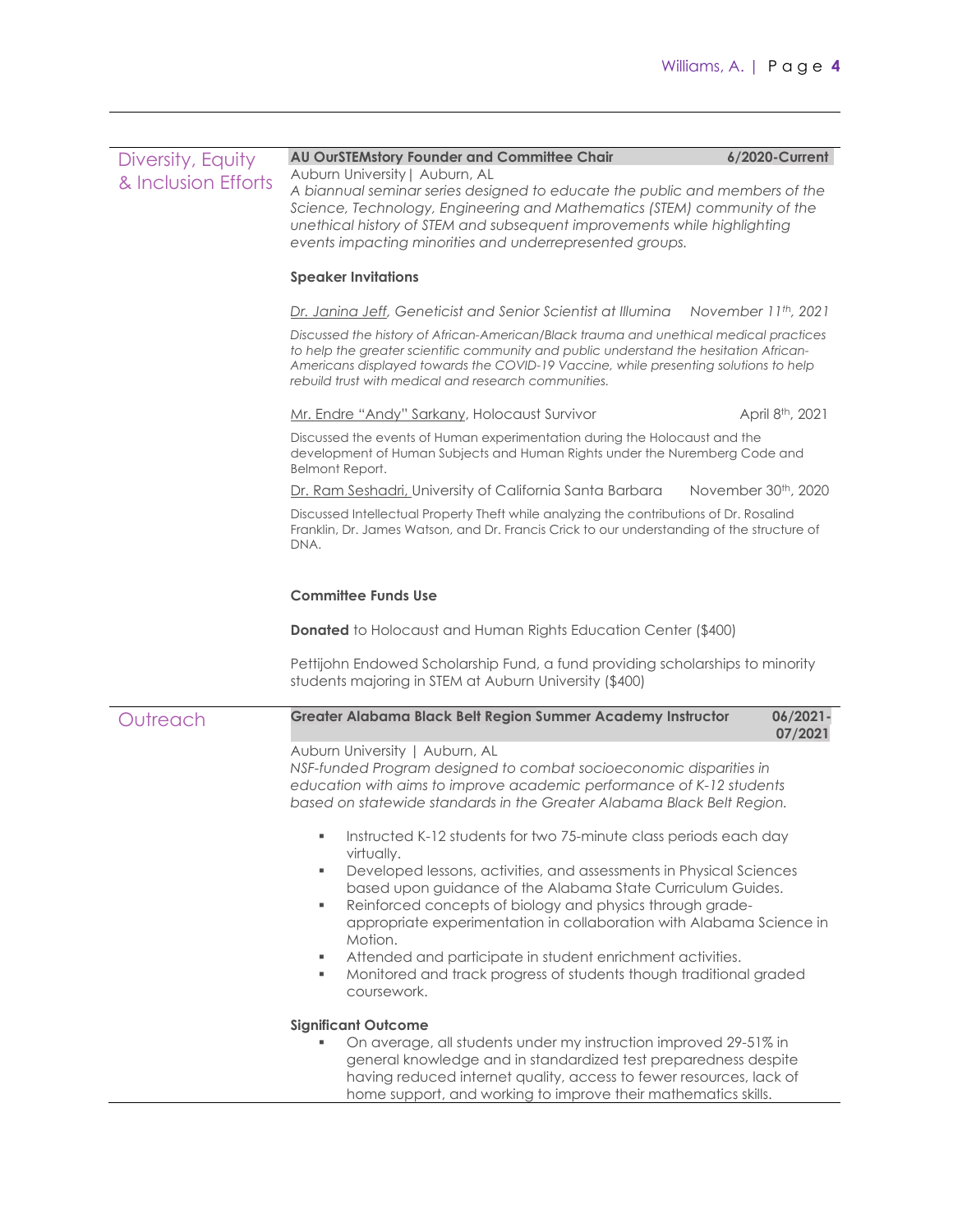#### AU GABBR STEM Academy Student Performance

9th Grade Physical Sciences Score (100-pt Scale) 75 Stage 50 Incoming (Pre-Test) Outgoing (Post-Test) Average<sup>S</sup>  $\mathbf{0}$ **ACT** Combined Knowledge **Assessment Type** 06/2021-07/2021

#### **Bullock County Summer Academy Instructor 05/2018 – 06/2018**

Auburn University | Auburn, AL

- Instructed 9th Grade Physical Sciences and 10th Grade Biological Science for two 75-minute class periods each day.
- **•** Developed lessons, activities, and assessments.
- Reinforced concepts of biology and physics through gradeappropriate experimentation in collaboration with Alabama Science in Motion.
- Attended and participated in student enrichment activities.
- Monitored and tracked progress of students though traditional graded coursework.

## **ALSAMP Program Assistant 05/2017 - 07/2017**

#### Alabama A & M University | Normal, AL

*Alabama Louis Stokes Alliance for Minority Participation (LSAMP) Program NSF-Funded Minority Program*

 Designed and instructed program to introduce incoming minority students to STEM and university experience during Summer

#### **Tech Trek S.T.E.M. Camp Counselor 06/2016**

University of Alabama in Huntsville| Huntsville, AL *Collaboration between American Association of University Women and University of Alabama in Huntsville to introduce young girls to Science, Technology, Engineering, and Mathematics (STEM) with the aim of increasing female interest and representation in STEM.*

 Participated in all female S.T.E.M. camp-centered activities, application design, robotics, and field trips to the Huntsville, AL Space and Rocket Center while monitoring 4 campers ages 10-12.

| Community | <b>Elections Poll Volunteer</b>                                     | 11/03/2020 |
|-----------|---------------------------------------------------------------------|------------|
| Service   | Frank Brown Recreation Center, 235 Opelika Rd   Auburn, AL          |            |
|           | ■ Set up Voting Stations.<br>• Sanitized voting stations regularly. |            |
|           | <b>Ensured COVID-19 Safety Protocols followed.</b>                  |            |
|           | Verified voter identification.                                      |            |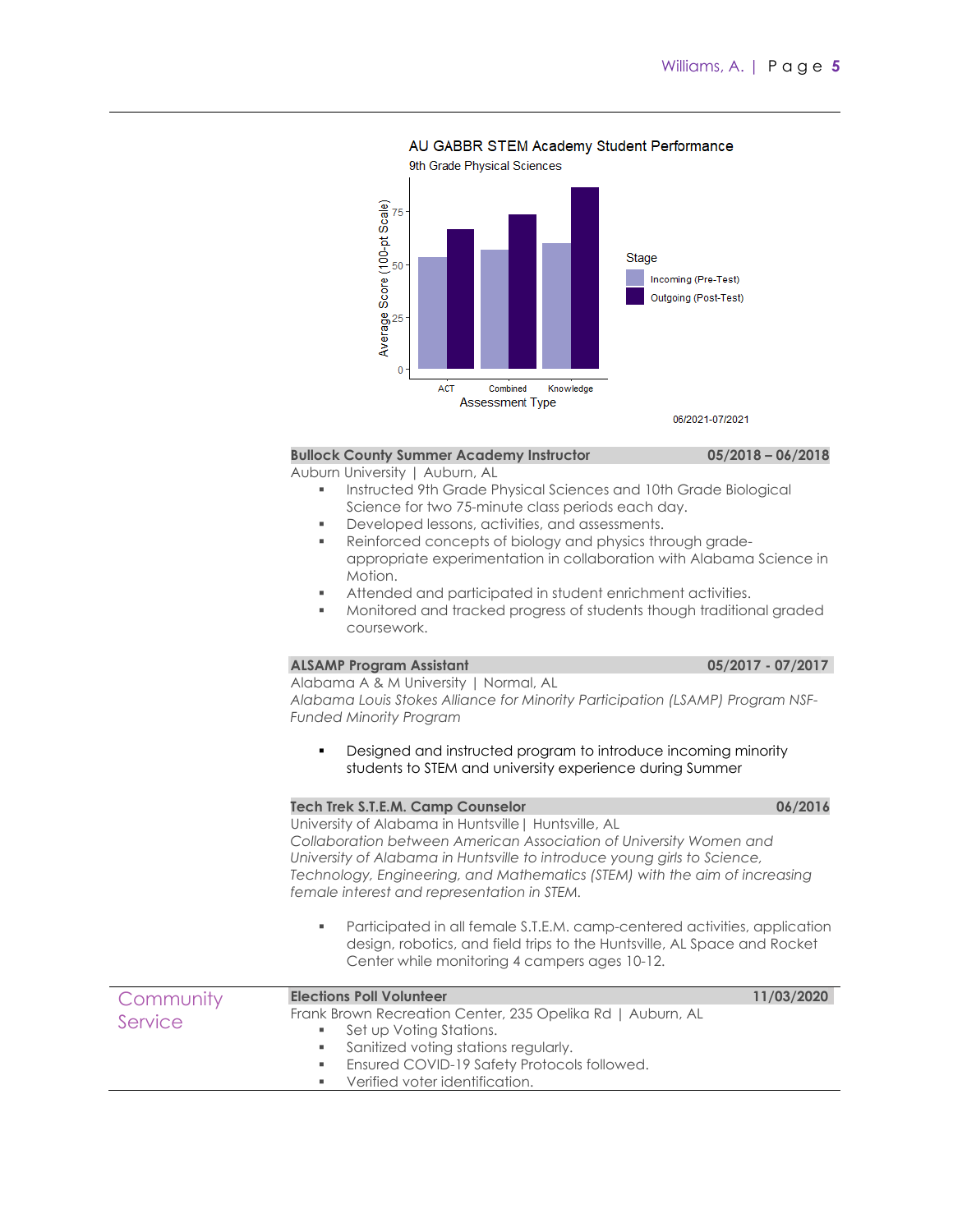|                                   | Ensured election ballots were properly filled and successfully submitted<br>by voters.                                                                                                                      |                   |
|-----------------------------------|-------------------------------------------------------------------------------------------------------------------------------------------------------------------------------------------------------------|-------------------|
|                                   | <b>Standard Deluxe Boogie Volunteer</b><br>1015 Mayberry Ave   Waverly, AL<br>Biannual community event showcasing local talent and food vendors.                                                            | 08/2018 - 08/2019 |
|                                   | Set up ticket stations and decoration for event.<br>٠<br>Assisted event manager with Vendor and Entertainment placement on<br>event grounds.<br>Collected and sold tickets to customers at event site.<br>٠ |                   |
|                                   | <b>Habitat for Humanity Volunteer Builder</b>                                                                                                                                                               | 01/2018 - Current |
|                                   | Auburn Opelika Habitat for Humanity   Opelika, AL<br>Non-Profit designed to provide low-income families affordable housing through<br>financial education and community building.                           |                   |
|                                   | Helped contribute to the physical building of a house for a first-time<br>homeowner and their family while acquiring skills in carpentry, cabinet<br>installation, painting, and wood priming.              |                   |
| Conferences                       | Society for Integrative and Comparative Biology                                                                                                                                                             | 2019              |
| Memberships                       | American Aging Association<br>Gamma Beta Phi National Honors and Service Society<br>Society for Integrative and Comparative Biology<br>Genetics Society of America                                          |                   |
| Awards and<br>Recognitions        | <b>Sturm Memorial Fellowship</b><br>Auburn University Graduate School   Auburn, AL                                                                                                                          | <b>March 2022</b> |
|                                   | <b>American Aging Association Early Career Scholar</b><br><b>Virtual Travel Award</b>                                                                                                                       | March 2022-2024   |
|                                   | Auburn University Miller Writing Center Safe Environment Award<br>Auburn University   Auburn, AL                                                                                                            | 2021              |
|                                   | Department of Biological Sciences Graduate Student Service Award<br>Auburn University   Auburn, AL                                                                                                          | 2021              |
|                                   | <b>Gamma Beta Phi National Honor and Service Society</b><br>Auburn University   Auburn, AL                                                                                                                  | 2019              |
|                                   | <b>Citation of Commendation</b><br>Alabama A & M University   Normal, AL                                                                                                                                    | 2017              |
| Websites,<br>Portfolios, Profiles | Personal Website Links<br>https://www.linkedin.com/pub/ashley-williams/40/78a/a36<br>https://twitter.com/toriegypt<br>https://www.ashleyswilliams.com/                                                      |                   |
|                                   | OurSTEMstory<br>http://ourstemstoryau.com/<br>https://www.youtube.com/channel/UCDUCtNsXPhabda9afaXiQmg                                                                                                      |                   |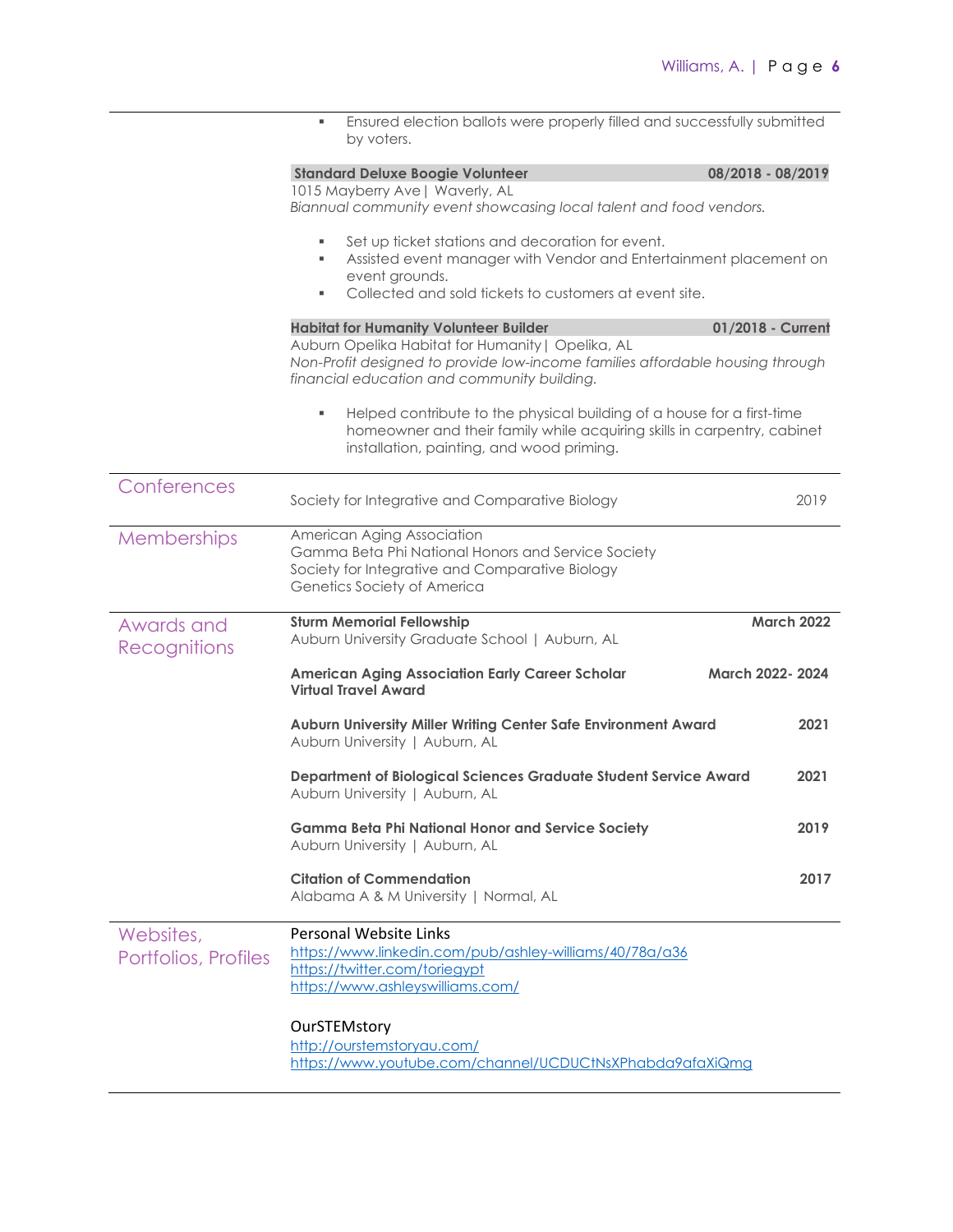| <b>Skills</b>          | • Linear regression and mixed<br>effects modelling<br>• Centrifugation<br>• and R Studio<br>• Polymerase Chain Reactions<br>• Training<br>• Technical Writing<br>(PCR)<br>• Primer Design<br>• Conflict Resolution<br>• Titration<br>• CNS Analysis<br>• Western Blot<br>Aseptic Technique<br>• Mitochondrial Isolation from<br>• Spectrophotometry<br>Liver, Brain, and Skeletal<br>• Bradford Protein Assay<br><b>Bioinformatics BASH</b><br>Muscle Tissue<br><b>DNA Extraction</b><br>• mtDNA Extraction and<br>Enrichment | • Microbial and Mammalian Cell Culture<br>• Research protocol development |
|------------------------|-------------------------------------------------------------------------------------------------------------------------------------------------------------------------------------------------------------------------------------------------------------------------------------------------------------------------------------------------------------------------------------------------------------------------------------------------------------------------------------------------------------------------------|---------------------------------------------------------------------------|
| Training               | Trained in Auburn University Safe Zone for LGBTQ+ Inclusion<br><b>Educates faculty, staff, and students about sexual orientation and gender</b><br>identity to create a safe space for LGBTQ+ students                                                                                                                                                                                                                                                                                                                        | 03/2020-Present                                                           |
| Leadership             | <b>Auburn University</b>                                                                                                                                                                                                                                                                                                                                                                                                                                                                                                      |                                                                           |
|                        | <b>Auburn University   Auburn, AL</b><br>Graduate Studies Student Representative-Biological Sciences<br>Diversity, Equity, and Inclusion Committee Member-Biological Sciences 2020-                                                                                                                                                                                                                                                                                                                                           | 2020-2022<br>Current                                                      |
|                        | <b>OurSTEMstory Committee Chair and Founder</b><br>Graduate Student Council Senator-Biological Sciences                                                                                                                                                                                                                                                                                                                                                                                                                       | 2020-Current<br>2019-2020                                                 |
|                        | <b>American Association of University Women</b>                                                                                                                                                                                                                                                                                                                                                                                                                                                                               |                                                                           |
|                        | Huntsville Branch   Huntsville, AL                                                                                                                                                                                                                                                                                                                                                                                                                                                                                            |                                                                           |
|                        | Vice President of Membership                                                                                                                                                                                                                                                                                                                                                                                                                                                                                                  | 2016-2017                                                                 |
| Undergraduate          | <b>Auburn University</b>                                                                                                                                                                                                                                                                                                                                                                                                                                                                                                      |                                                                           |
| <b>Student Mentees</b> | Auburn University   Auburn, AL                                                                                                                                                                                                                                                                                                                                                                                                                                                                                                |                                                                           |
|                        | <b>Brooke Bengert</b><br>T-Haplotype Genotyping Project for Mus musculus<br>Characterizing ROS-mediated mutations in mtDNA COX1, Control<br>$\bullet$                                                                                                                                                                                                                                                                                                                                                                         | Jan 2022- Current                                                         |
|                        | Regions, and Cyt-B                                                                                                                                                                                                                                                                                                                                                                                                                                                                                                            |                                                                           |
|                        | LouAnn Crosby<br>Mouse House Husbandry<br>٠                                                                                                                                                                                                                                                                                                                                                                                                                                                                                   | 2018-2020                                                                 |
|                        | T-Haplotype Genotyping Project for Mus musculus                                                                                                                                                                                                                                                                                                                                                                                                                                                                               |                                                                           |
|                        | James Pittman                                                                                                                                                                                                                                                                                                                                                                                                                                                                                                                 | 2019-2020                                                                 |
|                        | Mouse House Husbandry                                                                                                                                                                                                                                                                                                                                                                                                                                                                                                         |                                                                           |
|                        | T-Haplotype Genotyping Project for Mus musculus                                                                                                                                                                                                                                                                                                                                                                                                                                                                               |                                                                           |
|                        | <b>Thomas Creech</b><br>Mouse House Husbandry<br>٠                                                                                                                                                                                                                                                                                                                                                                                                                                                                            | 2019-2020                                                                 |
|                        | T-Haplotype Genotyping Project for Mus musculus<br>٠                                                                                                                                                                                                                                                                                                                                                                                                                                                                          |                                                                           |
|                        | Jack Fain                                                                                                                                                                                                                                                                                                                                                                                                                                                                                                                     | 2019-2020                                                                 |
|                        | Mouse House Husbandry<br>٠                                                                                                                                                                                                                                                                                                                                                                                                                                                                                                    |                                                                           |
|                        | T-Haplotype Genotyping Project for Mus musculus                                                                                                                                                                                                                                                                                                                                                                                                                                                                               |                                                                           |
|                        | Deel Amrit<br>Mouse House Husbandry<br>٠,                                                                                                                                                                                                                                                                                                                                                                                                                                                                                     | 2019-2020                                                                 |
|                        | T-Haplotype Genotyping Project for Mus musculus                                                                                                                                                                                                                                                                                                                                                                                                                                                                               |                                                                           |
|                        | Erin Lagrone                                                                                                                                                                                                                                                                                                                                                                                                                                                                                                                  | 2019-2020                                                                 |
|                        | T-Haplotype Genotyping Project for Mus musculus                                                                                                                                                                                                                                                                                                                                                                                                                                                                               |                                                                           |
|                        | Caitlin McIlwain                                                                                                                                                                                                                                                                                                                                                                                                                                                                                                              | Summer 2020                                                               |
|                        | Mouse House Husbandry<br>٠<br>T-Haplotype Genotyping Project for Mus musculus<br>٠                                                                                                                                                                                                                                                                                                                                                                                                                                            |                                                                           |
|                        | Matthew Holley                                                                                                                                                                                                                                                                                                                                                                                                                                                                                                                | 2019-2020                                                                 |
|                        | Mouse House Husbandry<br>$\mathbf{m}_{\mathrm{eff}}$                                                                                                                                                                                                                                                                                                                                                                                                                                                                          |                                                                           |